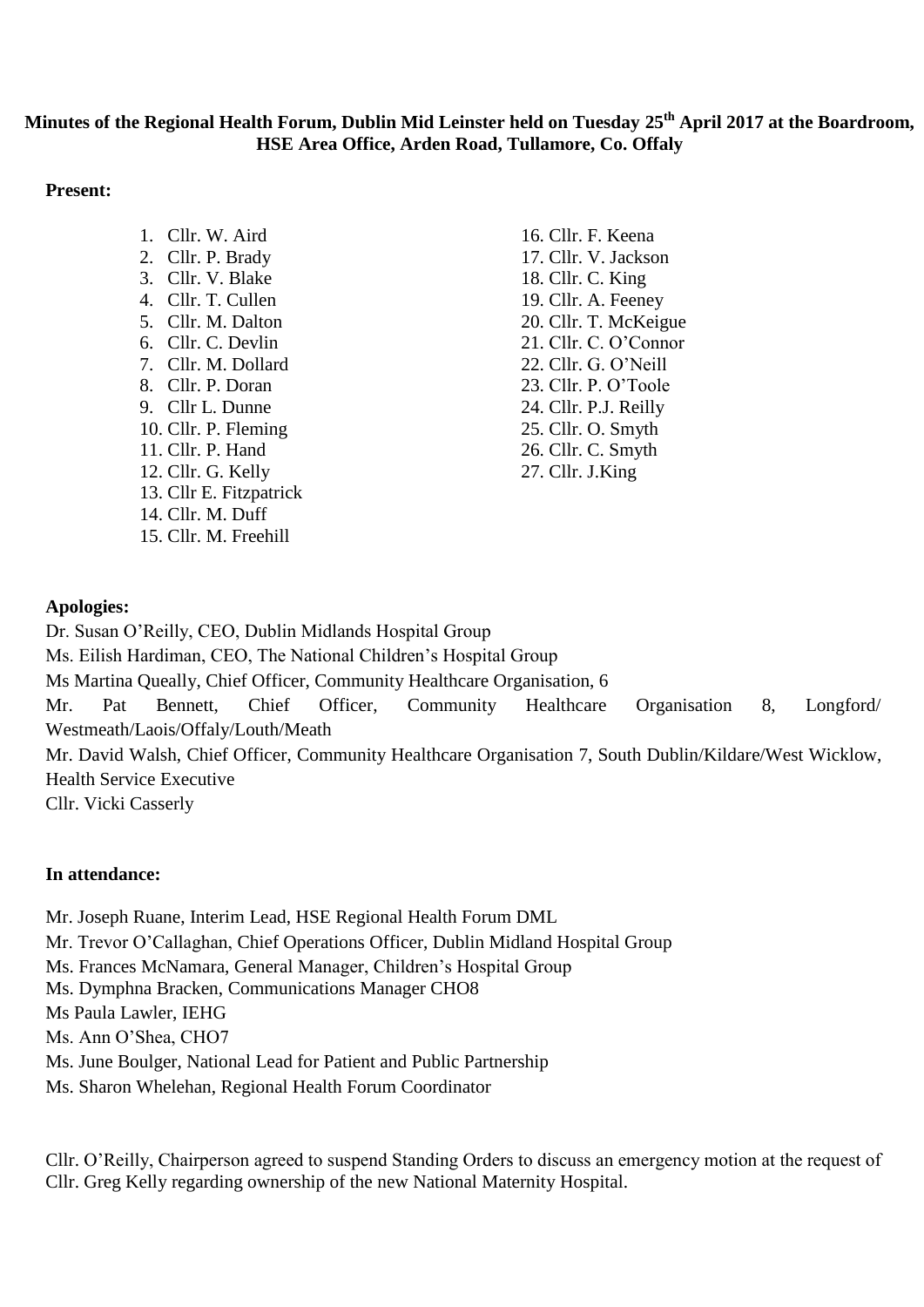#### **Suspension of Standing Orders**

Cllr. Kelly proposed that Standing Orders be suspended to discuss the following motion;

I'd like to call on The Department of Health not to give 'sole' ownership of the new €300 million State-funded National Maternity Hospital to The Sisters of Charity as they were one of 18 residential institutions that is highlighted by the Ryan report 2009 to have been responsible for child abuse and They still owe €3 million to the redress scheme for its survivors. The Sisters of Charity, along with three other religious congregations, were responsible for the management of Magdalene Laundries. In 2013 they stated they would not be making ANY contributions to the State redress scheme to the women who had been subject abuse in the Magdalene Laundries. The Department of Health now want to give 'sole' ownership of the new  $\epsilon$ 300 million State-funded National Maternity Hospital and I call on this Forum strongly object to this''

Cllr. Freehill proposed to amend the motion "to make the land available in freehold". Cllr. McKeigue seconded this.

Cllr. Cullen encouraged negotiation between the state and the sisters of charity, as the Catholic Church was responsible for the setting up of many of Ireland's hospitals in the 19th and 20th centuries.

Cllr. Dunne objected to Cllr. Cullen's opinion and seconded Cllr. Kelly's original motion. She felt that religious orders should have nothing to do with the National Maternity Hospital.

Members advised that they would need to see a copy of the motion in writing before a decision could be made as it was quite detailed.

Mr. Joseph Ruane in response advised that as per 23.6 in the Standing Orders- Motions relating to Representations- when any motion has been adopted or rejected by the forum it shall not be open to any member to propose a similar motion within a further period of 6 months.

It was then agreed by the members to adjourn both motions to the next meeting.

## **17:02:01 Adoption of minutes of the meetings of the Regional Health Forum, Dublin – Mid Leinster held on 21st February 2017**

On the proposal of Cllr. McKeigue and seconded by Cllr. McHugh the Minutes of the Regional Health Forum, Dublin Mid-Leinster held on Tuesday 21<sup>st</sup> February 2017 were adopted.

## **17:02:02 Chairpersons Correspondence**

Cllr. Reilly acknowledged correspondence received from Mr. John Hennessy regarding Building a Better GP and Primary Care Service. Each member of the forum received a copy of the letter.

## **17:01:03 HSE Update – The National Patient Survey- Ms. June Boulger**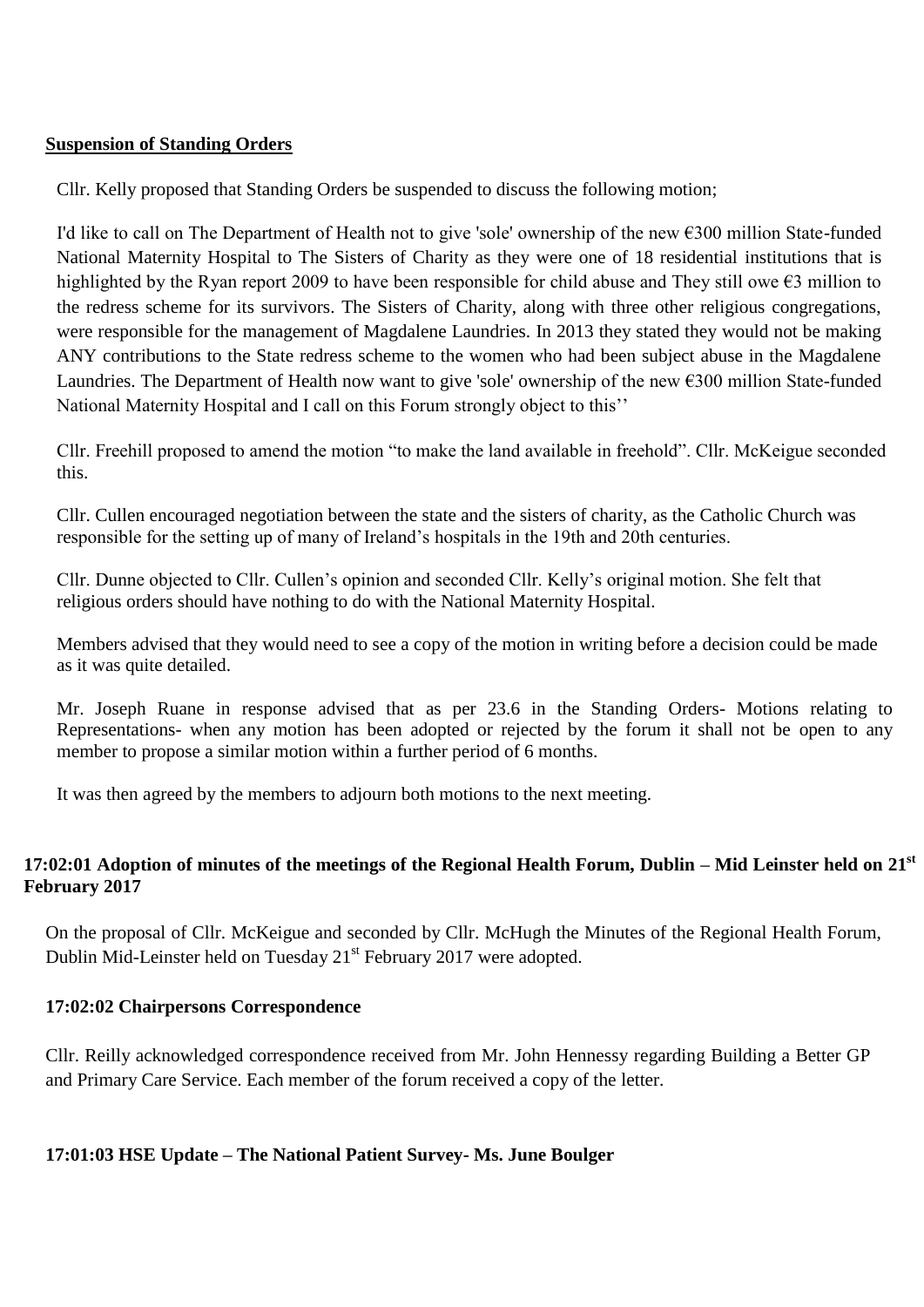Cllr. PJ Reilly (Chairperson) introduced Ms. June Boulger, National Lead for Patient and Public Partnership. Ms. Boulger gave a detailed presentation to the Forum explaining that the National Patient Experience Survey was launching in May to every person over the age of 18, with a postal address in Ireland, after they had been discharged from hospital.

The National Patient Experience Survey will ask patients about their recent experience in hospital in order to inform and guide quality improvement initiatives for the health service at a local and national level.

The survey is a partnership between the Health Information and Quality Authority (HIQA), the Health Service Executive (HSE) and the Department of Health. All adult patients discharged during May 2017 who have spent 24 hours or more in a public acute hospital and have a postal address in the Republic of Ireland will be asked to complete the survey.

Members praised Ms Boulger and were all of the opinion that this was a positive move for the HSE as generally with hospitals, the negatives are usually highlighted throughout the media. This will provide the chance to share more positive experiences.

## **Who can access these results or are they for internal use only?**

These results will be published by hospital groups and by locality, and will be easily accessed via the HSE website.

## **What groups will be included in the survey?**

All general hospitals including A&E's throughout the country will be included in the survey. Paediatrics, Maternity and Mental Health services are a lot more complex and so cannot be included in this particular survey.

Members felt that this survey could help address some issues with A&E and admissions into the hospitals as these were the major fall down areas.

## **Who will the survey target?**

The survey intends to target every single patient who has been admitted to hospital and discharged before the survey closing date. The NHS surveys every  $10<sup>th</sup>$  patient- the HSE aims to be more specific.

## **How will the visually impaired participate in the survey as it will be done by post?**

Ms Bougler advised that they are in the early stages of providing a service for visually impaired patients. The reason the survey is being done manually via the postal service is because it will target a lot of the older population who would not have access to an online survey.

## **Step down facilities**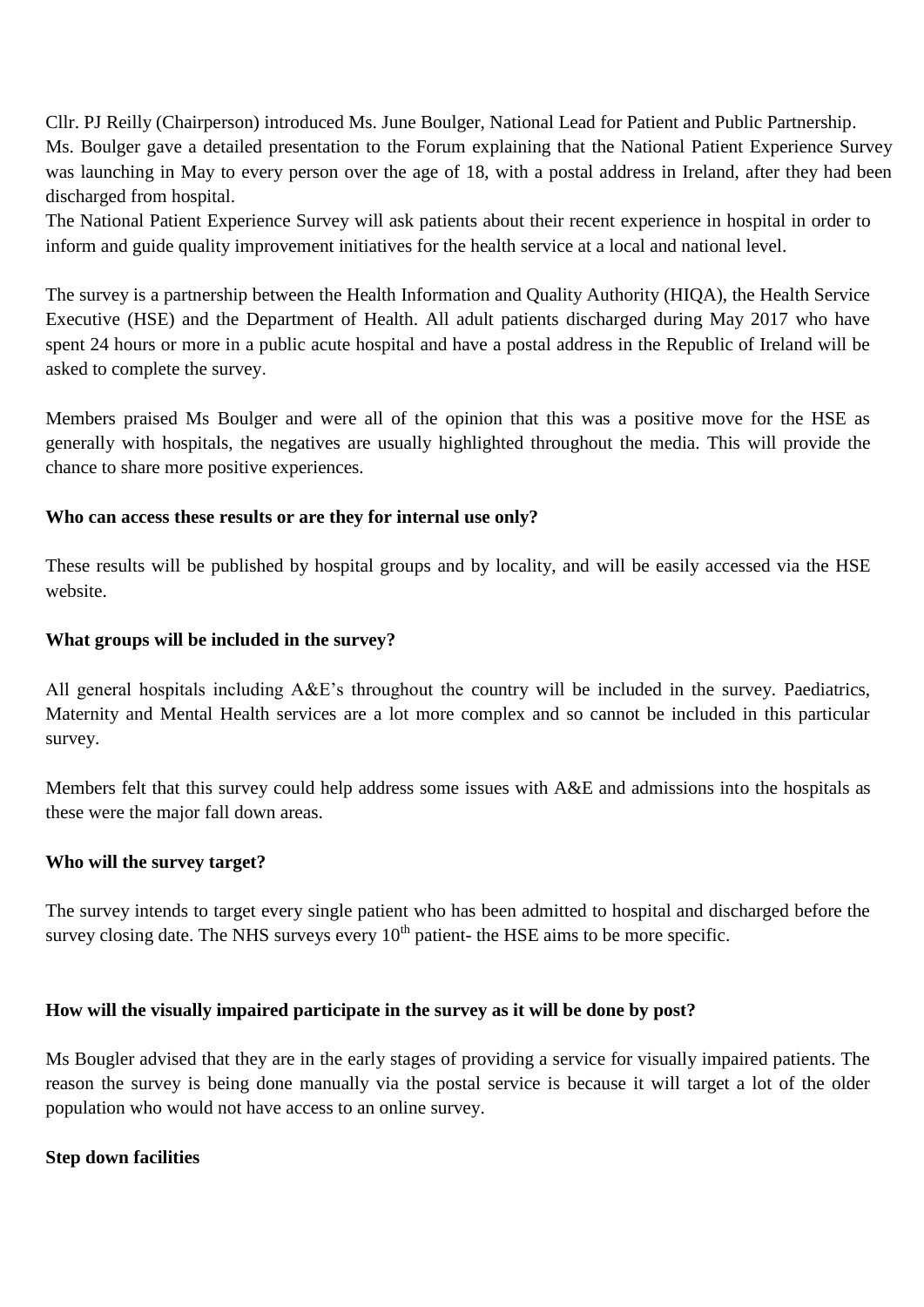A number of members felt that step down facilities was a major fall down area as patients were left taking up acute beds. Ms Boulger reassured members that there was fourteen questions on the survey covering step down, family support and discharge planning as this seemed like the major fall down areas.

#### **17:02:04 Motions**

#### **Motion 1**

That the Health Service Executive would indicate what action it is currently taking to retain and recruit Nurses and Midwives in the context of support service delivery?

#### **Cllr. Michael Dollard**

A response to this motion was prepared by Ms. Claire McMahon, National HR. Members noted the report.

#### **Motion 2**

That this Regional Health Forum Dublin Mid-Leinster welcomes the recent passing by the Oireachtas of the Health Amendment Bill which secures medical cards for children in receipt of Domiciliary Care Allowance; congratulates the campaigners and calls on the HSE to confirm what immediate actions are being taken to implement the proposals.

#### **Cllr. Charlie O'Connor**

A response to this motion was prepared by Mr. Kieran Healy, Head of Customer Service of the Primary Care Reimbursement Service. Members noted the report.

#### **Motion 3**

I wish to put a motion to the meeting regarding the appointment of a Dentist to the current vacancy that has occurred at Granard Health Centre, Granard Co Longford.

## **Cllr. P.J Reilly**

A response to this motion was prepared by Mr. Pat Bennett, Chief Officer of CHO8. Members noted the report.

#### **Motion 4**

To call on Dympna Kavanagh Chief Dental Office, Oral Health Lead to meet with Mr Paddy Fleming and Ms Kirsten Fitzgerald, Dental, Our Lady's Hospital Crumlin to discuss the much needed upstream approach to child oral health and what measures she will put in place to develop strategies and measures to address this prevailing issue and following this give a presentation to the forum to include above clinicians who hold a paramount role in executing this

Clearly, an aging population has a major need, and this must be addressed. This type of approach to child oral health will reap huge benefits in a relatively short space of time, and will confer upon that cohort of children a lifelong health benefit.